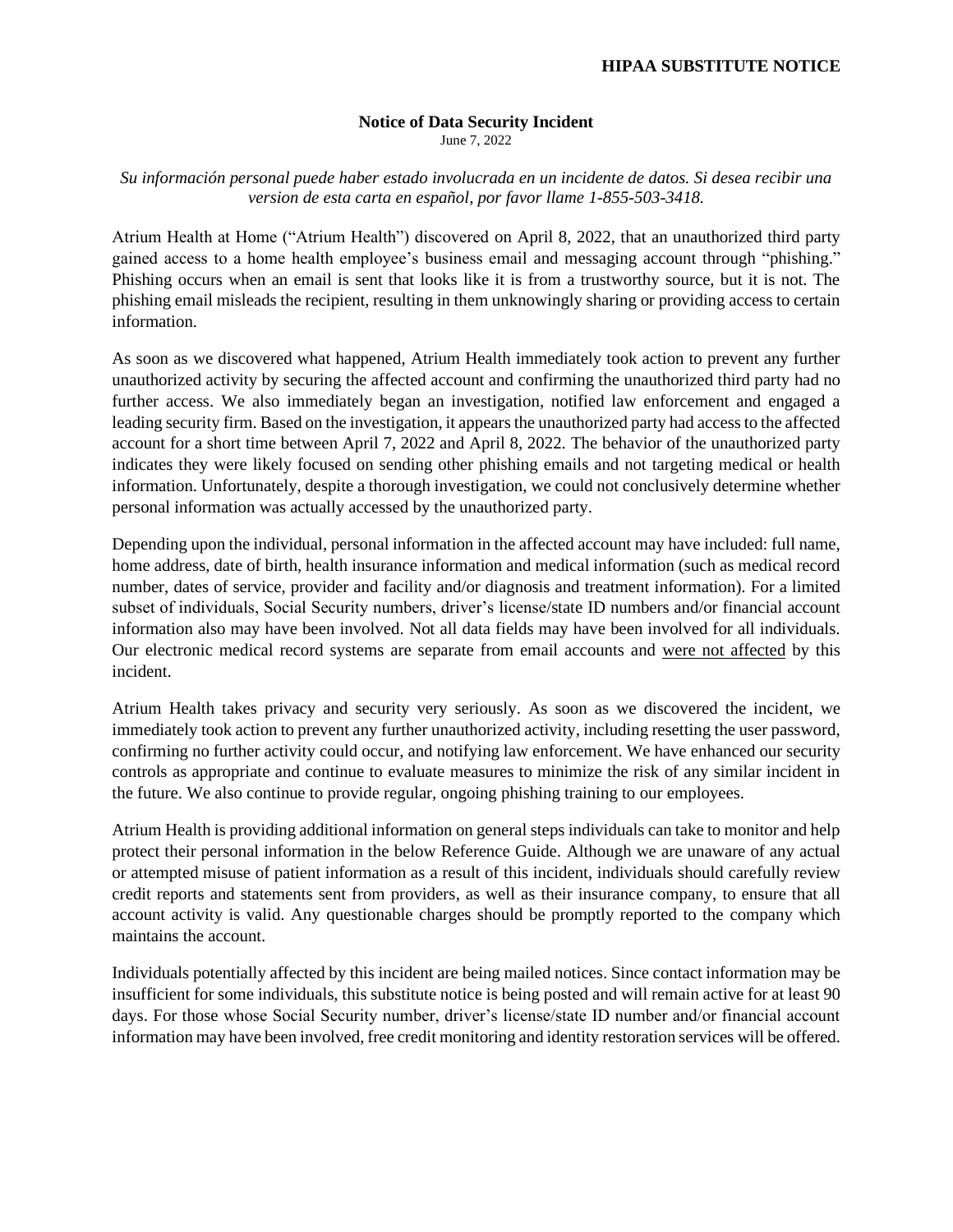Atrium Health has established a dedicated assistance line for people who have questions or are seeking additional information regarding this matter. It is available toll-free at 1-855-503-3418 from 9:00 a.m. – 6:30 p.m. Eastern Time, Monday through Friday, except major US holidays.

Atrium Health is committed to protecting the privacy and security of personal information and deeply regrets any inconvenience and concern this incident may cause.

# **REFERENCE GUIDE**

## **Review Your Account Statements**

Carefully review statements sent to you from your healthcare providers, insurance company and financial institutions to ensure all of your account activity is valid. Report any questionable charges promptly to the company with which you maintain the account.

## **Provide Any Updated Personal Information to Your Health Care Provider**

Your health care provider's office may ask to see a photo ID to verify your identity. Please bring a photo ID with you to every appointment, if possible. Your provider's office may also ask you to confirm your date of birth, address, telephone, and other pertinent information so that they can make sure that all of your information is up-to-date. Please be sure and tell your provider's office when there are any changes to your information. Carefully reviewing this information with your provider's office at each visit can help to avoid problems and to address them quickly should there be any discrepancies.

# **Order Your Free Credit Report**

To order your free annual credit report, visit www.annualcreditreport.com, call toll-free at (877) 322-8228, or complete the Annual Credit Report Request Form on the U.S. Federal Trade Commission's ("FTC") website at www.ftc.gov and mail it to Annual Credit Report Request Service, P.O. Box 105281, Atlanta, GA 30348-5281. The three credit bureaus provide free annual credit reports only through the website, tollfree number or request form.

Upon receiving your credit report, review it carefully. Look for accounts you did not open. Look in the "inquiries" section for names of creditors from which you have not requested credit. Some companies bill under names other than their store or commercial names; the credit bureau will be able to tell if this is the case. Look in the "personal information" section for any inaccuracies in information (such as home address and Social Security Number).

If you see anything you do not understand, call the credit bureau at the telephone number on the report. Errors may be a warning sign of possible identity theft. You should notify the credit bureaus of any inaccuracies in your report, whether due to error or fraud, as soon as possible so the information can be investigated and, if found to be in error, corrected. If there are accounts or charges you did not authorize, immediately notify the appropriate credit bureau by telephone and in writing. Information that cannot be explained should also be reported to your local police or sheriff's office because it may signal criminal activity.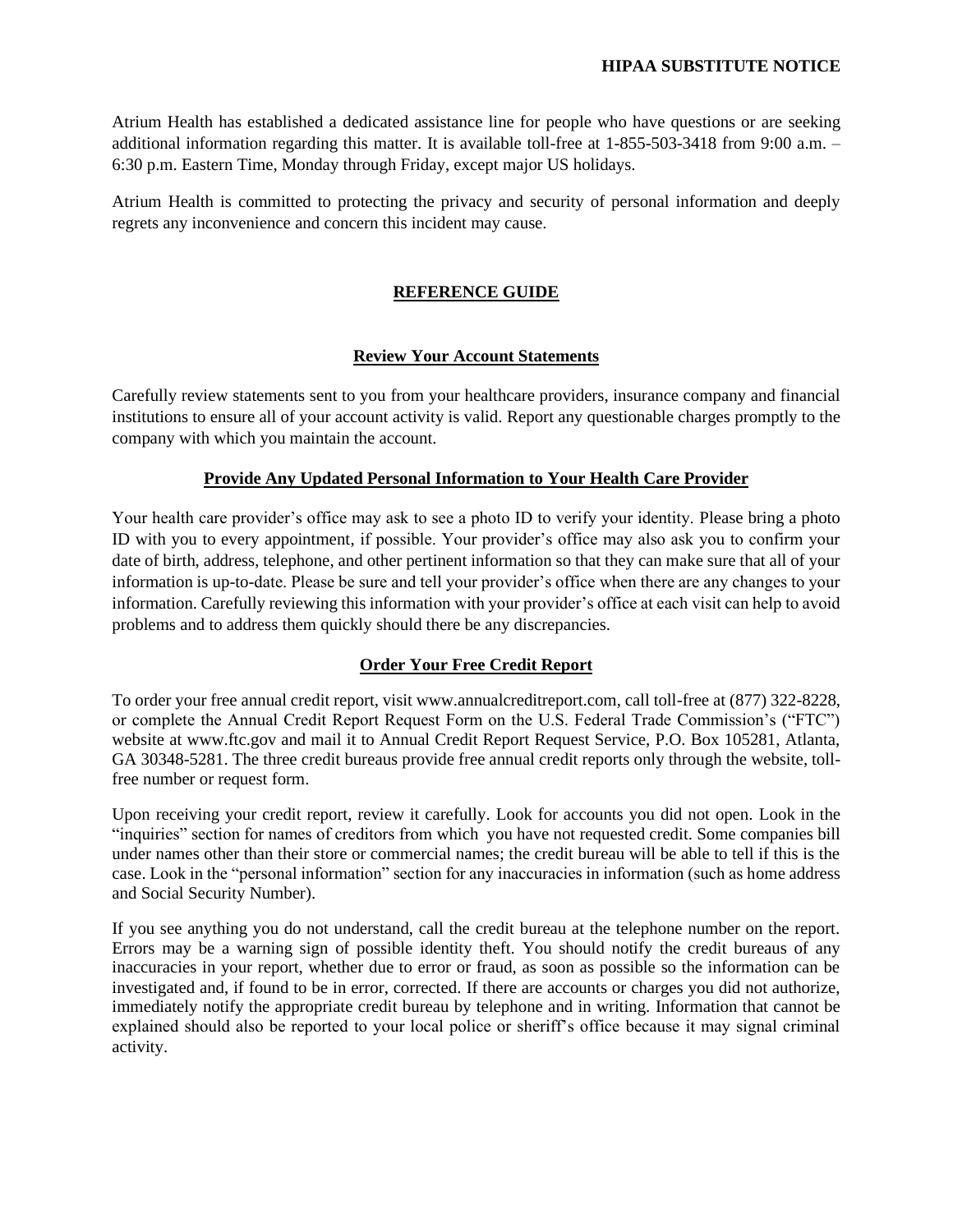### **Contact the U.S. Federal Trade Commission**

If you detect any unauthorized transactions in any of your financial accounts, promptly notify the appropriate payment card company or financial institution. If you detect any incidents of identity theft or fraud, promptly report the matter to your local law enforcement authorities, state Attorney General and the FTC.

You can contact the FTC to learn more about how to protect yourself from becoming a victim of identity theft by using the contact information below:

> Federal Trade Commission Consumer Response Center 600 Pennsylvania Avenue, NW Washington, DC 20580 1-877-IDTHEFT (438-4338) www.ftc.gov/idtheft/

## **Place a Fraud Alert on Your Credit File**

To protect yourself from possible identity theft, consider placing a fraud alert on your credit file. A fraud alert helps protect against the possibility of an identity thief opening new credit accounts in your name. When a credit grantor checks the credit history of someone applying for credit, the credit grantor gets a notice that the applicant may be the victim of identity theft. The alert notifies the credit grantor to take steps to verify the identity of the applicant. You can place a fraud alert on your credit report by calling any one of the toll-free fraud numbers provided below. You will reach an automated telephone system that allows flagging of your file with a fraud alert at all three credit bureaus.

| Equifax    | P.O. Box 105069<br>Atlanta, Georgia 30348 | 888-766-0008 | www.equifax.com    |
|------------|-------------------------------------------|--------------|--------------------|
| Experian   | P.O. Box 9554<br>Allen, Texas 75013       | 888-397-3742 | www.experian.com   |
| TransUnion | P.O. Box 2000<br>Chester, PA 19016        | 800-680-7289 | www.transunion.com |

### **Security Freezes**

You have the right to request a credit freeze from a consumer reporting agency, free of charge, so that no new credit can be opened in your name without the use of a PIN number that is issued to you when you initiate a freeze. A security freeze is designed to prevent potential credit grantors from accessing your credit report without your consent. If you place a security freeze, potential creditors and other third parties will not be able to get access to your credit report unless you temporarily lift the freeze. Therefore, using a security freeze may delay your ability to obtain credit.

Unlike a fraud alert, you must separately place a security freeze on your credit file at each credit bureau. To place a security freeze on your credit report, you must contact the credit reporting agency by phone, mail or secure electronic means and provide proper identification of your identity. The following information must be included when requesting a security freeze (note that if you are requesting a credit report for your spouse, this information must be provided for him/her/them as well): (1) full name, with middle initial and any suffixes; (2) Social Security number; (3) date of birth; (4) current address and any